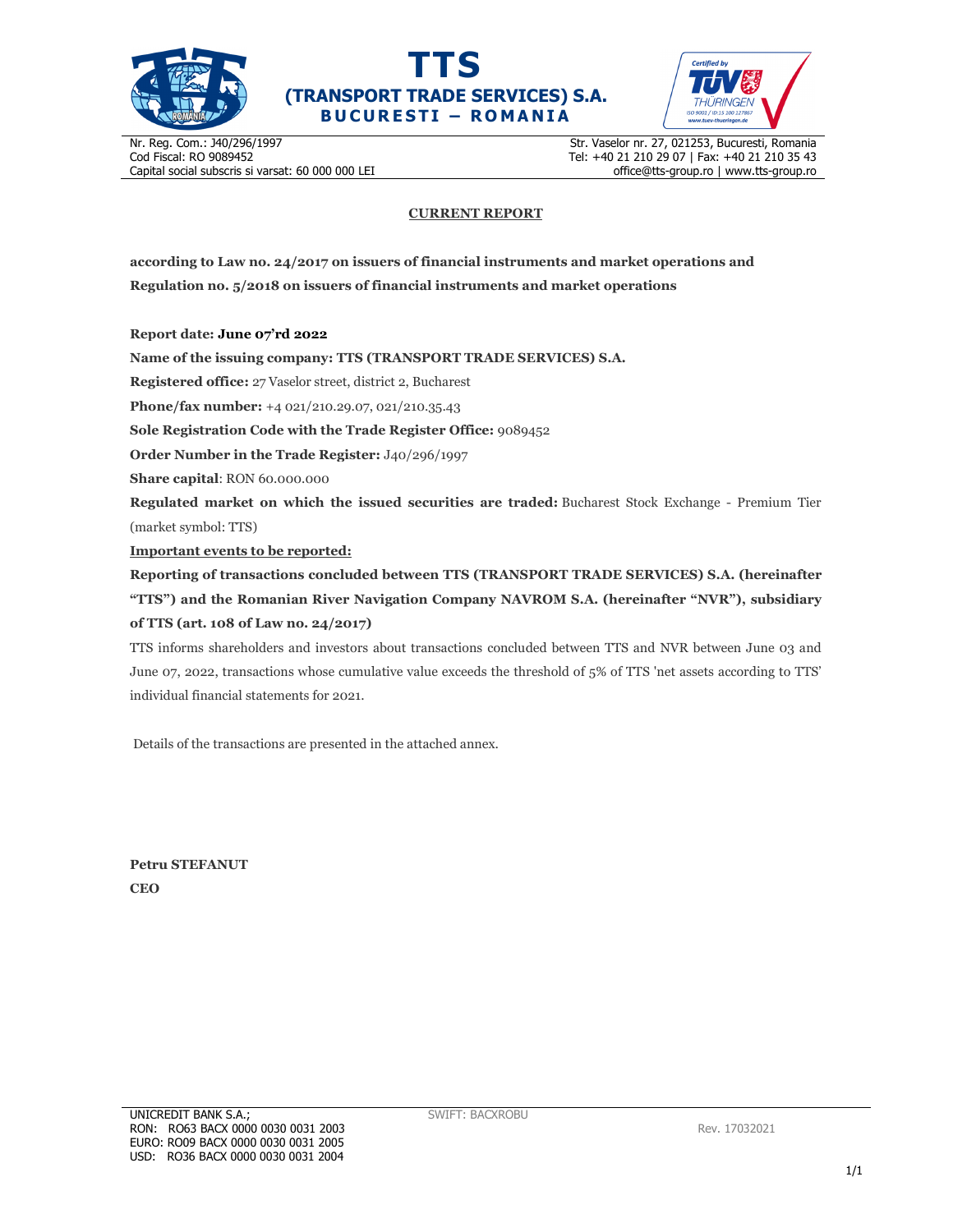





## Nr. Reg. Com.: J40/296/1997Cod Fiscal: RO 9089452 ANNEX 1 Capital social subscris si varsat: 60 000 000 LEI

Str. Vaselor nr. 27, 021253, Bucuresti, Romania Tel: +40 21 210 29 07 | Fax: +40 21 210 35 43 office@tts-group.ro | www.tts-group.ro

| Beneficiary                                                   | Contract ID    | Cumulated value<br>[RON]<br>03 june - 07 june  <br>2022 | Contract<br>date | Expiration<br>date | Subject of<br>the<br>contract | Contract<br>type |    | Guarantees  Terms and methods of payment                               | Penalties          |  |
|---------------------------------------------------------------|----------------|---------------------------------------------------------|------------------|--------------------|-------------------------------|------------------|----|------------------------------------------------------------------------|--------------------|--|
| <b>TTS</b>                                                    | 1238/SM/M/A/18 | 101,058.28                                              | $1-Apr-18$       | $1-Apr-23$         | cargo transport               | booking note     | no | between 21 and 45 days from invoicing<br>with payment by payment order | demmurage/dispatch |  |
|                                                               | 1242/SM/M/A/18 | 281,146.10                                              | $1-Apr-18$       | 31-Mar-23          |                               |                  |    |                                                                        |                    |  |
|                                                               | 2034/MB/A/A/19 | 177,554.22                                              | 19-Jul-19        | 30-Jun-22          |                               |                  |    |                                                                        |                    |  |
|                                                               | 2331/RB/M/A/20 | 297,944.87                                              | $1-Jan-20$       | 31-Dec-22          |                               |                  |    |                                                                        |                    |  |
|                                                               | 3165/AR/A/A/21 | 1,011,590.90                                            | 15-Jun-21        | 16-Jun-22          |                               |                  |    |                                                                        |                    |  |
|                                                               | 3282/AS/A/A/21 | 1,210,043.76                                            | 1-Jun-21         | 31-May-22          |                               |                  |    |                                                                        |                    |  |
|                                                               | 3323/AS/C/A/21 | 46,962.54                                               | 9-Aug-21         | 31-Dec-22          |                               |                  |    |                                                                        |                    |  |
|                                                               | 3324/AR/A/A/21 | 521,107.32                                              | 7-Jul-21         | 30-Jun-22          |                               |                  |    |                                                                        |                    |  |
|                                                               | 3513/OA/C/A/22 | 154,879.55                                              | $3$ -Jan-22      | 30-Jun-22          |                               |                  |    |                                                                        |                    |  |
|                                                               | 3532/MM/M/A/22 | 587,169.08                                              | $3-Jan-22$       | 31-Jan-23          |                               |                  |    |                                                                        |                    |  |
|                                                               | 3646/OA/C/A/22 | 1,855,563.92                                            | 1-May-21         | 31-Mar-23          |                               |                  |    |                                                                        |                    |  |
|                                                               | 3655/RB/M/A/22 | 256,645.11                                              | 21-Mar-22        | 30-Sep-22          |                               |                  |    |                                                                        |                    |  |
|                                                               | 3671/AS/A/A/22 | 800,920.46                                              | 1-Mar-22         | $1-Jul-22$         |                               |                  |    |                                                                        |                    |  |
|                                                               | 3673/SM/M/A/22 | 647,324.36                                              | $1-Apr-22$       | 30-Jun-22          |                               |                  |    |                                                                        |                    |  |
|                                                               | 3733/OA/C/A/22 | 62,810.37                                               | 16-May-22        | 30-Jun-22          |                               |                  |    |                                                                        |                    |  |
|                                                               | 3736/RB/M/A/22 | 1,061,037.55                                            | 11-May-22        | 31-Dec-22          |                               |                  |    |                                                                        |                    |  |
|                                                               | 3745/MM/M/A/22 | 257,129.66                                              | 16-May-22        | 31-Dec-22          |                               |                  |    |                                                                        |                    |  |
| Total value executed in the reported period: RON 9,330,888.04 |                |                                                         |                  |                    |                               |                  |    |                                                                        |                    |  |
| NVR claims on TTS: RON 9,991,584.34                           |                |                                                         |                  |                    |                               |                  |    |                                                                        |                    |  |